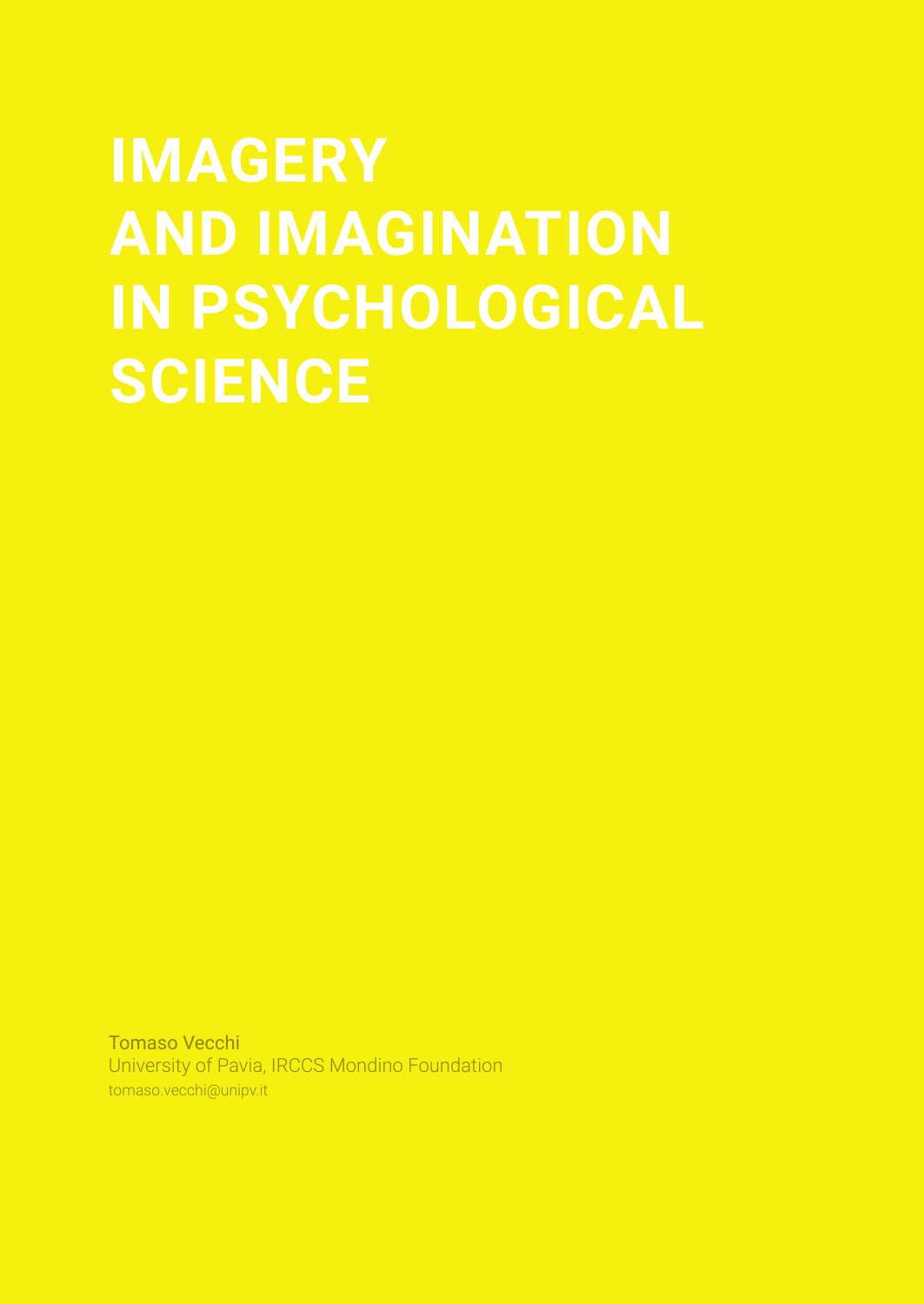## ESSAY 24/01

IMAGERY PSYCHOLOGY COGNITIVE PROCESSES PERCEPTION

Imagery and imagination are different mental abilities but the boundaries between them are not always clear. From a psychological perspective, imagery and imagination partially share the same underlying neural structures although referring to different mental processes. In both cases, the underlying ability is to create a internal representation, like a picture or a

film that is "projected" in our mind. Seeing with the mind's eye, as it has been defined. However, while imagination preferentially refers to dream-like processes, imagery have stronger cognitive grounds and may be defined as the ability to generate, transform and manipulate mental representations involving visual and/or spatial characteristics.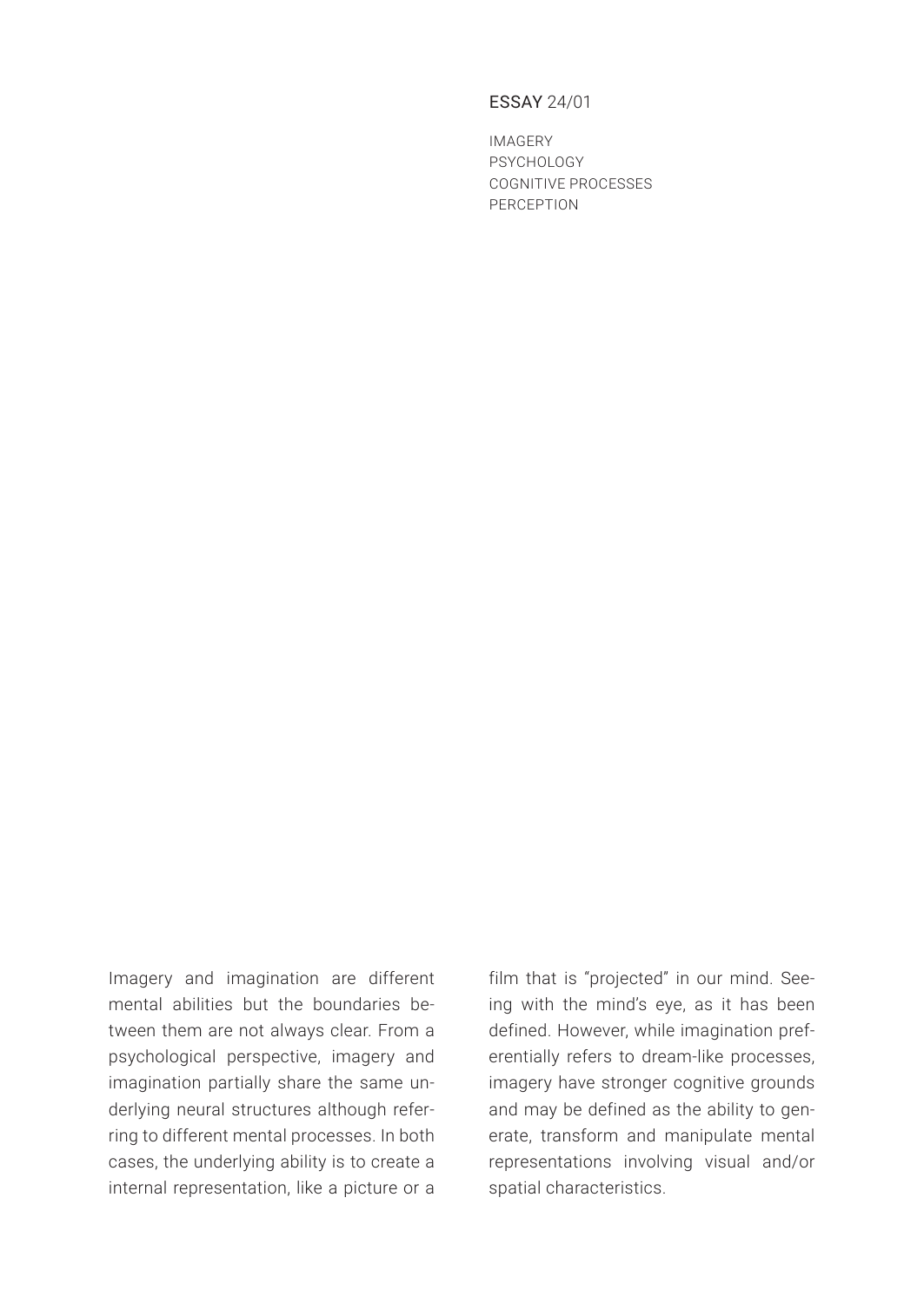What is an image? From a subjective, introspective point of view, the answer to this question is relatively simple. It is like a picture in our mind, something similar to seeing an object, but we can see it with our eyes closed. From a psychological perspective, the answer is not that simple: Is our mind able to generate a completely new image or just capable to re-activate a trace of what we have in memory? Is an image identical to a visual percept? Can we manipulate, transform, generate an image? Dreaming is a sequence of images like cartoons or old films are sequences of pictures?

If we go back to the history of psychology, Greeks and Romans already discovered the power of images. At a time in which memory and knowledge had a critical value in defining the identity of an individual, they had to understand how memory works and how to improve it (see Yates, 1966). It has been easy to understand that a visual representation of an object (i.e., an image) was easier to remember than the single word. This basic concept has been widely used by the Romans who developed various mnemonics (the method of loci is probably the best known of all) based upon the visualization of the to-be-remembered material. Cicerone described the use of images in improving memorization in his work "De oratore" and this can be seen as the first text trying to give a formal account of the relationship between images and memory. Since then, this connection has always been recognized as a tool to understand and improve memory abilities and it is still widely used in the development of learning and memory strategies for cognitive rehabilitation (e.g., in aging or following neurological damage).

With the advent of experimental psychology, the theme of images started to become a distinct area of investigation of human cognition. Galton in 1883 dedicated a whole chapter of his book to imagery, as the human cognitive function associated to mental images. However, after his initial observations, psychological research forgot to deal about images for nearly a century. Around the sixties, for the first time Brooks (1968) demonstrated that verbal and visual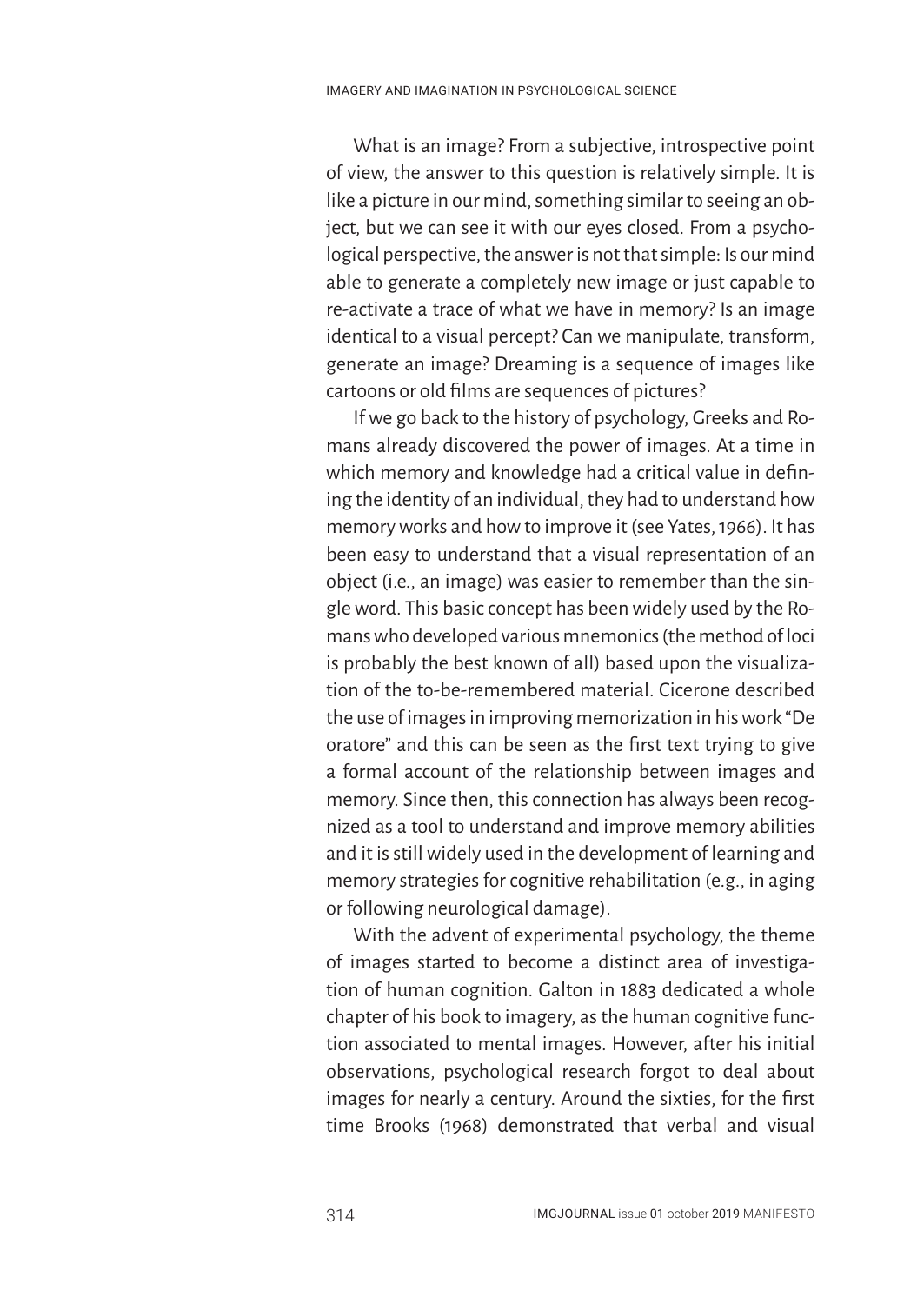processes are clearly independent in our minds. Around the same years, Allan Paivio (1971) showed that words and images are processed separately and this may facilitate memory. What was empirically proved by the Romans, eventually found a scientific demonstration through the Dual-Coding theory, suggesting that two codes (verbal + visual) are better than one when it comes to remembering. In turn, Paivio also showed that words may have a different imagery value, that is may evoke images with different vividness or, in some cases, cannot even led to a corresponding image. An example of the former effect can be found if we try to compare an image of Italy vs. Australia. It is likely, if one has not just been in Australia for a beautiful holiday, that our mental representation of Italy is more precise, rich in details and we may even see the colors of the different region that we studied at primary school. In a word: the image of Italy is more vivid. An example of the latter category is instead the comparison between an image of a chair and of truth. Can we generate an image of truth? To some extent is probably possible, but clearly the imagery value is very low. Paivio's theory explained why to higher imagery values correspond higher percentages of recall, i.e. a better memory.

Psychological research on imagery had a new impulse with the works of Steve Kosslyn in USA and, later, Bob Logie in UK. Kosslyn (1980) studied human mental images and he always concentrated on the idea that internal images are identical to visual percept. Imagery is seeing with the mind's eye and mental images share the same properties of visual inputs. Few years later, Logie addressed this same issue from a very different perspective. Surely, we can think of an image as the immediate internal representation arising from visual inputs. At the same time, we can generate a mental image from our memories (a poster I have/had in my room) or even produce a non-real, fantastic image (a pink elephant). Logie (1995) interpreted imagery as a memory function, and more specifically as a portion of the working memory system suggested by Baddeley and Hitch in 1974. Different authors continued to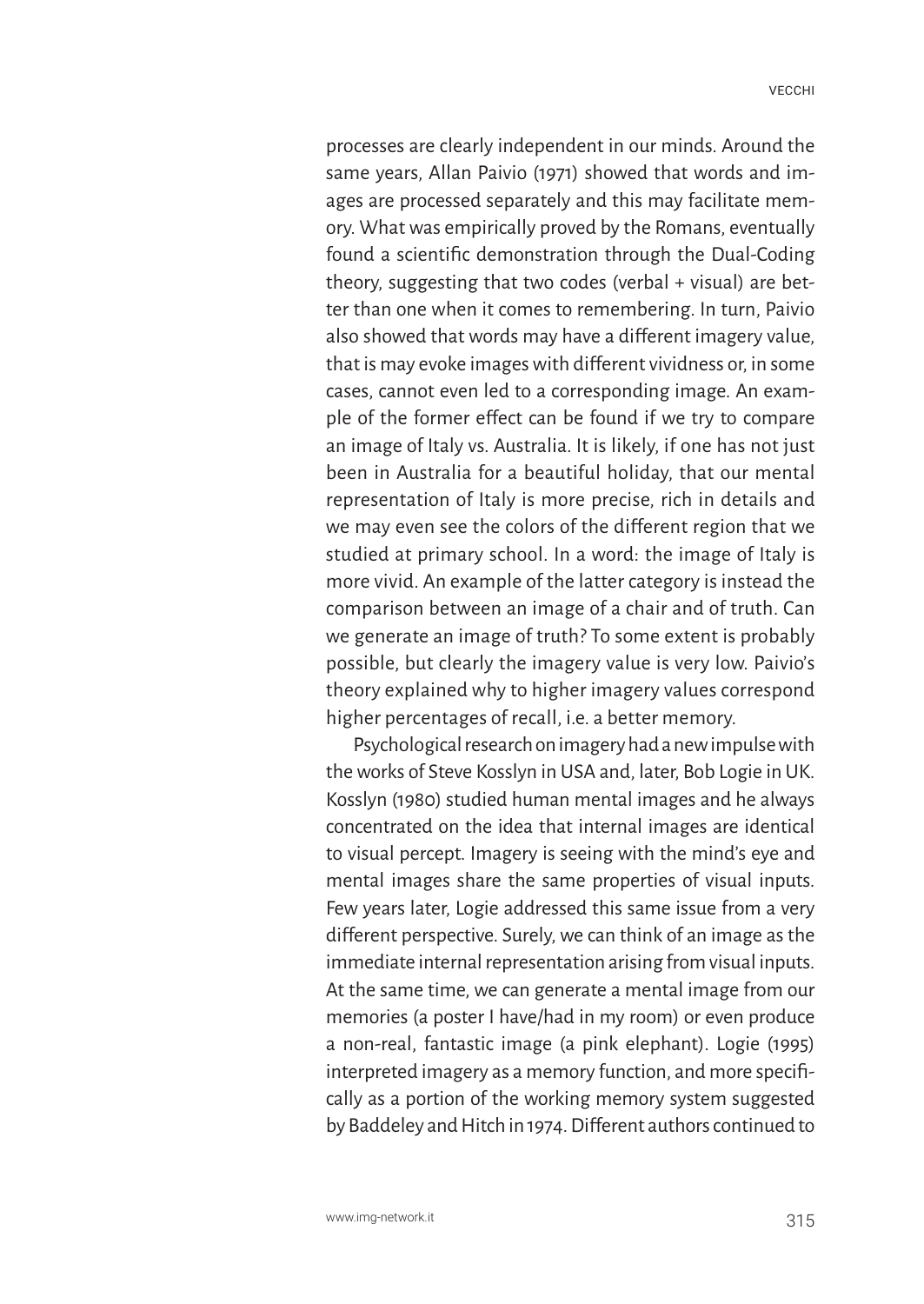develop one theory or another (see also Cornoldi and Vecchi, 2003), although, for most parts, the two ideas are largely compatible and they mainly refer to different inputs (internal vs. external) that may lead to generate a mental image.

Nowadays, imagery still have a place in psychological research, mainly helping to address the issue of the nature of mental representations. A mental representation is a more complex semantic concept in which visual and spatial characteristics may play a great role but also interact with different sensorial information (haptic, smell, taste) and continuously referring to semantic knowledge and long -term memories.

In sum, imagery is a complex cognitive function that can be considered not only as a function by its own (i.e. a mental image sharing visual and spatial characteristics), but also for its relationship with numerous other abilities such as perception, memory or attention. A mental image can be more or less vivid and we can also use it as a medium for reasoning and thinking. In some languages, there is not even a translation of the word imagery. The meaning of two clearly distinct words, such as imagery and imagination, are collapsed in a unique term, often referring to what imagination is (in Italian, for example, the only possible translation is immaginare and it refers to imagination). In fact, imagery conveys quite a different meaning from imagination (daydreaming, future thinking,) and we all know that thinking of a long holiday in Australia is – often – an exercise of imagination, whereas the decision of an alternate route in a traffic jam is more than imagination. It is imagery!